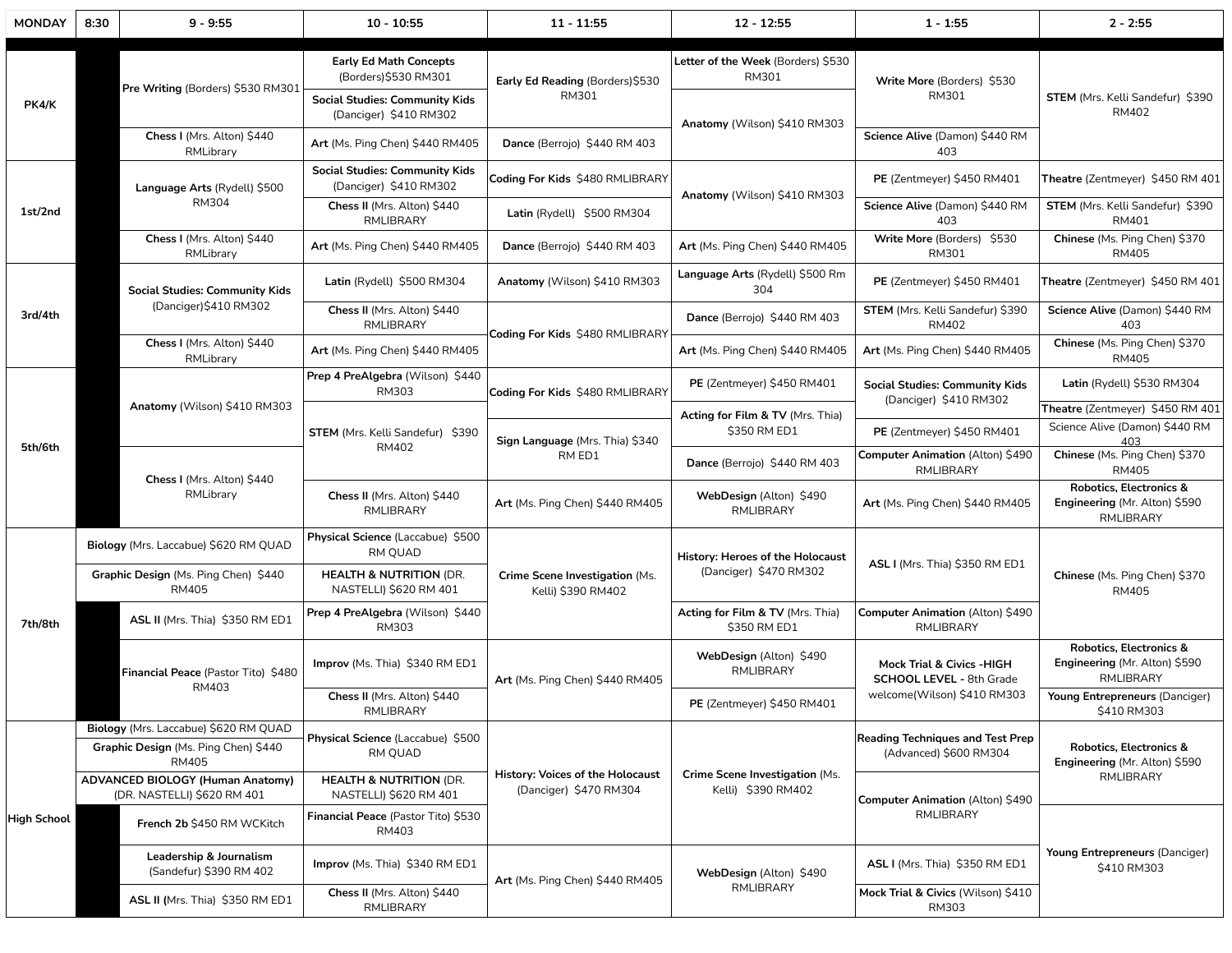| WEDNESDAY               | 8:30                                                                                      | $9 - 9:55$                                                        | $10 - 10:55$                                                                              | $11 - 11:55$                                                                                | $12 - 12:55$                                                                              | $1 - 1:55$                                                                          | $2 - 2:55$                                                      |
|-------------------------|-------------------------------------------------------------------------------------------|-------------------------------------------------------------------|-------------------------------------------------------------------------------------------|---------------------------------------------------------------------------------------------|-------------------------------------------------------------------------------------------|-------------------------------------------------------------------------------------|-----------------------------------------------------------------|
| TOTS &<br><b>ADULTS</b> |                                                                                           |                                                                   |                                                                                           | Amazing Tots (18 months - 2.5<br>years) \$470 RM401                                         | Yoga for Adults (MoonDrop) \$360<br>rm quad<br>Amazing Athletes (3-4years) \$470<br>rm401 |                                                                                     |                                                                 |
| PK4/K                   |                                                                                           | Cooking (Chef It Up) \$500 RM301                                  | Story Time - Literature (Ms. Kelli)<br>\$370 RM402                                        | Lego Engineering (Mrs. Danciger)<br>\$450 RM303                                             | Amazing Athletes (3-4years) \$470<br>rm401<br>Spanish Fun (Mrs. Sotolongo) \$450          | Garden (Mrs. Danciger) \$500                                                        | Create your way through the USA<br>(Kelli Sandefur) \$390 RM402 |
|                         |                                                                                           | Chess I (Mrs. Alton) \$440<br>RMLibrary                           | Cooking (Chef It Up) \$500 RM301                                                          | Art (Ms. Ping Chen) \$440 RM405                                                             | rm301<br>Lego Engineering (Mrs. Danciger)<br>\$450 rm303                                  | rm303                                                                               | Intro to Technology & Touch<br>Typing (A.Alton) \$470 rmlibrary |
| 1st/2nd                 |                                                                                           | Chess I (Mrs. Alton) \$440<br>RMLibrary                           | <b>Odyssey of the Mind (Danciger)</b>                                                     |                                                                                             |                                                                                           |                                                                                     | Cheerleading (Mrs. Sotolongo)                                   |
|                         | Math & Me (Danciger) \$370<br>RM303                                                       |                                                                   | \$450 RM304                                                                               | Lego Engineering (Mrs. Danciger)<br>\$450 RM303                                             | Bible (Pastor Tito) \$500 rm 403                                                          | Spanish Fun (Mrs. Sotolongo) \$450<br>rm301                                         | \$400 rm301                                                     |
|                         |                                                                                           | Art (Ms. Ping Chen) \$440 RM405                                   | Cooking (Chef It Up) \$500 RM301                                                          |                                                                                             | Lego Engineering (Mrs. Danciger)<br>\$450 rm303                                           |                                                                                     | Create your way through the USA<br>(Kelli Sandefur \$390 RM402  |
|                         |                                                                                           | Cooking (Chef It Up) \$500 RM301                                  | Chess II (Mrs. Alton) \$440<br><b>RMLIBRARY</b>                                           | Art (Ms. Ping Chen) \$440 RM405                                                             | Yoga (MoonDrop) \$360 rm quad                                                             | Garden (Mrs. Danciger) \$500<br>rm303                                               | Intro to Technology & Touch<br>Typing (A.Alton) \$470 rmlibrary |
| 3rd/4th                 |                                                                                           | Econ with BizTown (Ms. Kelli)<br>\$420 RM402                      | <b>Odyssey of the Mind (Danciger)</b><br>\$450 RM304                                      | Spanish Around The World (Mrs.<br>Sotolongo) \$450 RM301<br>Art (Ms. Ping Chen) \$440 RM405 | Bible (Pastor Tito) \$500 RM403                                                           | Create your way through the USA<br>(Kelli Sandefur) \$390 RM402                     | Cheerleading (Mrs. Sotolongo)                                   |
|                         |                                                                                           | Chess I (Mrs. Alton) \$440<br>RMLibrary                           | Cooking (Chef It Up) \$500 RM301                                                          |                                                                                             | Yoga (MoonDrop) \$360 rm quad                                                             | Spanish Fun (Mrs. Sotolongo) \$450<br>rm301                                         | \$400 RM301                                                     |
|                         |                                                                                           | Art (Ms. Ping Chen) \$440 RM405                                   | Chess II (Mrs. Alton) \$440<br><b>RMLIBRARY</b>                                           |                                                                                             |                                                                                           |                                                                                     | Chinese II (Ms. Ping Chen) \$370<br>RM405                       |
| 5th/6th                 |                                                                                           | PreAlgebra (Mrs. Wilson) \$440<br>RM303                           | General Science (Laccabue) \$500<br>RM QUAD                                               | Create your way through the USA<br>(Kelli Sandefur) \$390 RM402                             | Art (Ms. Ping Chen) \$440 RM405                                                           | Language Arts (Mrs. Rydell) \$530<br>rm304                                          | Grammar (Mrs. Rydell) \$570                                     |
|                         |                                                                                           | Econ with BizTown (Ms. Kelli)<br>\$420 RM402                      | Bible (Pastor Tito) \$530 RM403<br>Chess II (Mrs. Alton) \$440<br>RMLIBRARY               |                                                                                             | Yoga (MoonDrop) \$360 rm quad                                                             | <b>Computer Programming &amp; Game</b><br>Development (A.Alton) \$490<br>RMI ihrary | RM304                                                           |
|                         |                                                                                           | Chess I (Mrs. Alton) \$440<br>RMLibrary                           | Art (Ms. Ping Chen) \$440 RM405                                                           | Spanish Around The World (Mrs.<br>Sotolongo) \$450 RM301                                    | Crime Scene Investigators (K.<br>Sandefur) \$390 rm402                                    | Mini Dessert Decorating (Reinhart)<br>\$430 rm wckitch                              | Chinese II (Ms. Ping Chen) \$370<br>RM 405                      |
|                         |                                                                                           | Writing With Skill I (Rydell) 6th<br>Grade \$580 RM304            | French 1a (Mrs. Reinhart) \$450 RM<br><b>WCKITCH</b>                                      |                                                                                             |                                                                                           |                                                                                     | Cheerleading (Mrs. Sotolongo)<br>\$400 RM301                    |
|                         |                                                                                           | Writing With Skill I (Rydell) 6th<br>Grade \$580 RM304            | General Science (Laccabue) \$500<br>RM QUAD                                               | Language Arts (Mrs. Rydell) \$570<br>RM304                                                  |                                                                                           | Art (Ms. Ping Chen) \$440 RM405   Spanish I (Pastor Tito) \$530 rm403               | Grammar (Mrs. Rydell) \$570<br>RM304                            |
| 7th/8th                 |                                                                                           | History of Theatre (J.Moore) \$470<br>RM ED1                      | Chess II (Mrs. Alton) \$440<br><b>RMLIBRARY</b>                                           |                                                                                             |                                                                                           |                                                                                     |                                                                 |
|                         | French 1b (Mrs. Reinhart) \$450 RM<br><b>WCKITCH</b>                                      |                                                                   | Intro to Law (J. Moore) \$500 RM<br>ED1                                                   |                                                                                             | Cake Decorating II (Reinhart) \$480<br>rm wckitch                                         | <b>Computer Programming &amp; Game</b><br>Development (A.Alton) \$490<br>RMLibrary  |                                                                 |
|                         |                                                                                           | PreAlgebra (Wilson) \$440 RM303   Art (Ms. Ping Chen) \$440 RM405 |                                                                                           | Geometry (Mrs. Wilson) \$440<br>RM303<br>RM WCKITCH                                         | Writing with Skill II (Rydell) \$580<br>rm304                                             | Algebra I (Mrs. Wilson) \$440<br>rm303                                              | Chinese II (Ms. Ping Chen) \$370<br>RM405                       |
|                         |                                                                                           | Chess I (Mrs. Alton) \$440<br>RMLibrary                           | French 1a (Mrs. Reinhart) \$450 RM   Cake Decorating I (Reinhart) \$480<br><b>WCKITCH</b> |                                                                                             |                                                                                           | Art (Ms. Ping Chen) \$440 RM405                                                     | <b>Biblical Worldview (Pastor Tito)</b><br>\$530 RM403          |
| High School             |                                                                                           | Chemistry (Mrs. Laccabue) \$620 RM QUAD                           | English/Language arts (British<br>Literature) (Rydell) \$570 RM304                        | <b>Biblical Worldview (Pastor Tito)</b>                                                     | Writing with Skill II (Rydell) \$580                                                      | Algebra I (Mrs. Wilson) \$440                                                       | US History (Mrs. Wilson) \$500                                  |
|                         |                                                                                           |                                                                   | Intro to Law (J. Moore) \$500 RM<br>ED <sub>1</sub>                                       | \$530 RM403                                                                                 | rm304                                                                                     | rm303                                                                               | RM303                                                           |
|                         |                                                                                           | Spanish II (Pastor Tito) \$530<br>RM403                           | Art History & Appreciation (Mrs.<br>Wilson) \$440 RM303                                   | Cake Decorating I (Reinhart) \$480 Cake Decorating II (Reinhart) \$480<br>RM WCKITCH        | rm wckitch                                                                                | Spanish I (Pastor Tito) \$530 rm403                                                 |                                                                 |
|                         | French 1b (Mrs. Reinhart) \$450 RM   French 1a (Mrs. Reinhart) \$450 RM<br><b>WCKITCH</b> | <b>WCKITCH</b>                                                    | Geometry (Mrs. Wilson) \$440                                                              | Algebra II (Mrs. Wilson) \$440                                                              | <b>Computer Programming &amp; Game</b><br>Development (A.Alton) \$490                     | Chinese II (Ms. Ping Chen) \$370<br>RM405                                           |                                                                 |
|                         |                                                                                           | History of Theatre (J.Moore) \$470<br>RM ED1                      | Chess II (Mrs. Alton) \$440<br>RMLIBRARY                                                  | RM303                                                                                       | rm303                                                                                     | Art (Ms. Ping Chen) \$440 RM405                                                     |                                                                 |